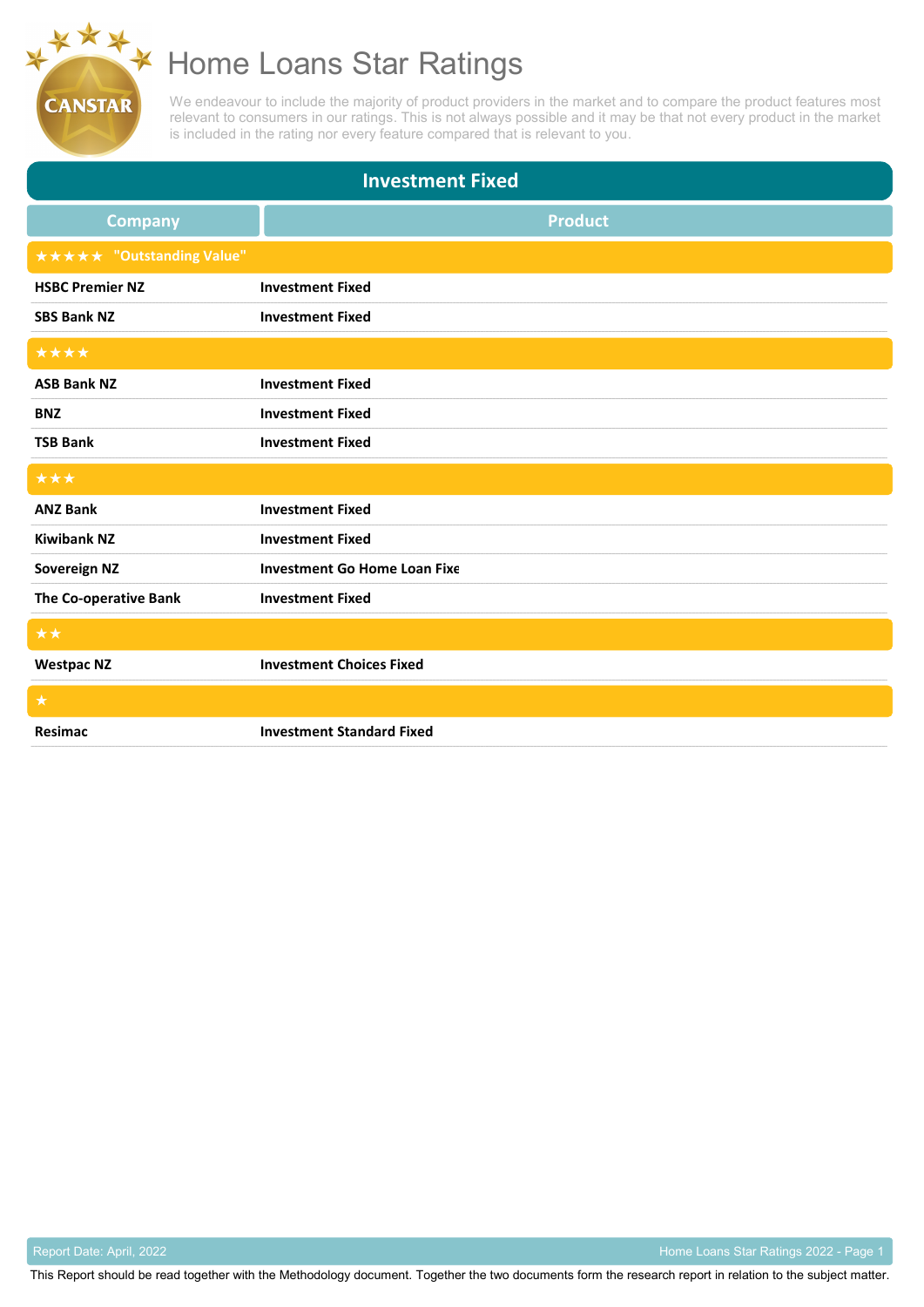We endeavour to include the majority of product providers in the market and to compare the product features most relevant to consumers in our ratings. This is not always possible and it may be that not every product in the market is included in the rating nor every feature compared that is relevant to you.

| <b>Investment Floating</b>       |                                       |  |
|----------------------------------|---------------------------------------|--|
| <b>Company</b>                   | <b>Product</b>                        |  |
| <b>★★★★★ "Outstanding Value"</b> |                                       |  |
| <b>Kiwibank NZ</b>               | <b>Investment Offset</b>              |  |
| <b>Kiwibank NZ</b>               | <b>Investment Variable</b>            |  |
| Resimac                          | <b>Investment Standard Variable</b>   |  |
| ****                             |                                       |  |
| <b>ASB Bank NZ</b>               | <b>Investment Variable</b>            |  |
| <b>HSBC Premier NZ</b>           | <b>Investment Floating Rate</b>       |  |
| ***                              |                                       |  |
| <b>ANZ Bank</b>                  | <b>Investment Floating Rate</b>       |  |
| <b>BNZ</b>                       | <b>Investment TotalMoney</b>          |  |
| <b>BNZ</b>                       | <b>Investment Variable</b>            |  |
| <b>Sovereign NZ</b>              | Investment Go Home Loan Vari          |  |
| The Co-operative Bank            | <b>Investment Floating Rate</b>       |  |
| <b>TSB Bank</b>                  | <b>Investment Variable</b>            |  |
| $\star\star$                     |                                       |  |
| <b>Westpac NZ</b>                | <b>Investment Choices Floating</b>    |  |
| <b>Westpac NZ</b>                | <b>Investment Choices Offset Floa</b> |  |
| $\star$                          |                                       |  |
| <b>SBS Bank NZ</b>               | <b>Investment Floating</b>            |  |

**CANSTAR** 

Report Date: April, 2022 **Access 2008** Home Loans Star Ratings 2022 - Page 2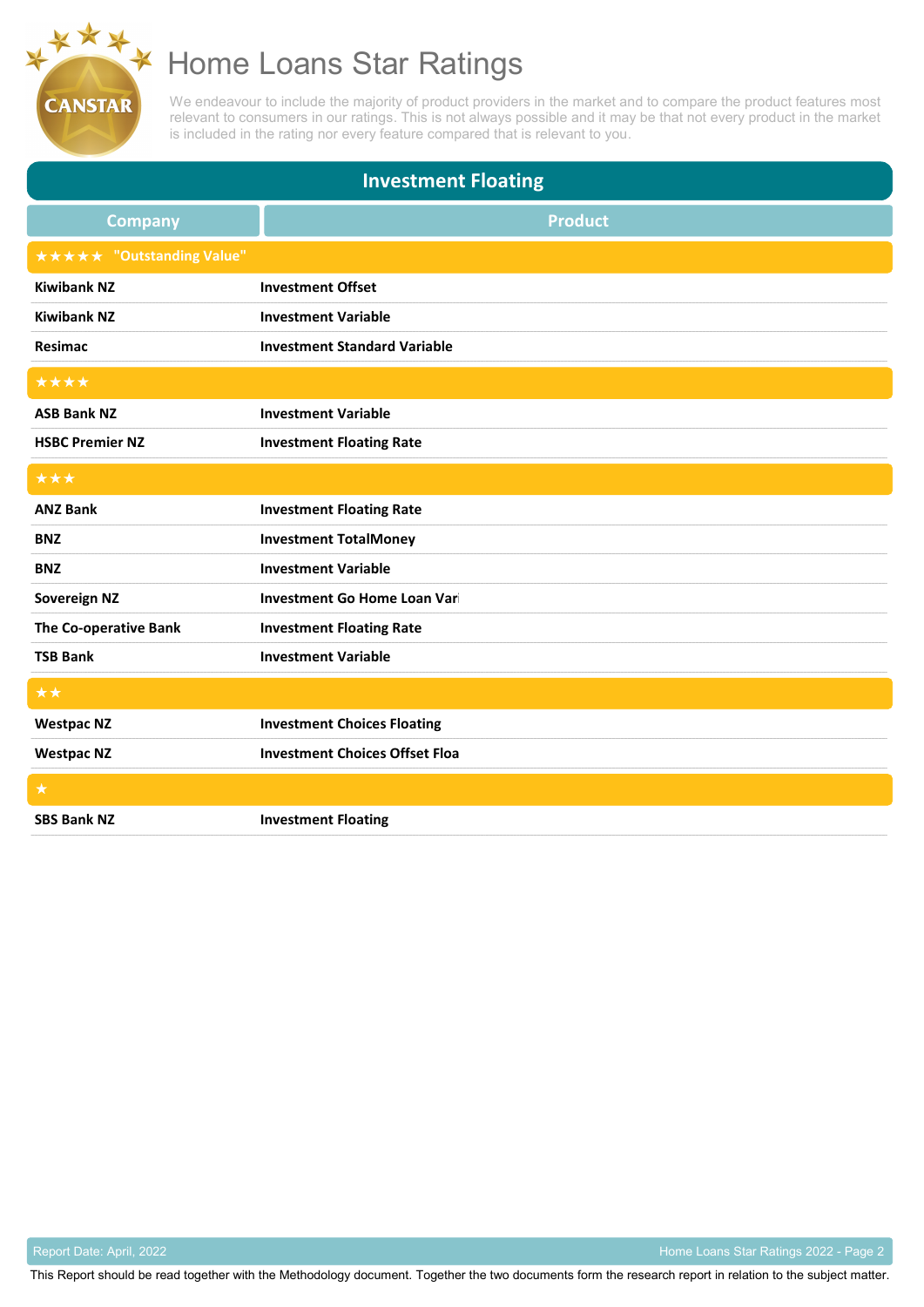We endeavour to include the majority of product providers in the market and to compare the product features most relevant to consumers in our ratings. This is not always possible and it may be that not every product in the market is included in the rating nor every feature compared that is relevant to you.

| <b>Line of Credit</b>            |                                      |  |
|----------------------------------|--------------------------------------|--|
| <b>Company</b>                   | <b>Product</b>                       |  |
| <b>★★★★★ "Outstanding Value"</b> |                                      |  |
| <b>Kiwibank NZ</b>               | <b>Revolving Line Of Credit</b>      |  |
| ****                             |                                      |  |
| <b>ASB Bank NZ</b>               | <b>Orbit Fast Track Home Loan</b>    |  |
| <b>ASB Bank NZ</b>               | <b>Orbit Home Loan</b>               |  |
| <b>SBS Bank NZ</b>               | <b>Flexi-Loan Variable</b>           |  |
| <b>TSB Bank</b>                  | <b>Revolving Line Of Credit</b>      |  |
| ***                              |                                      |  |
| <b>ANZ Bank</b>                  | <b>Flexible Home Loan</b>            |  |
| <b>BNZ</b>                       | <b>Mortgage One</b>                  |  |
| <b>HSBC Premier NZ</b>           | <b>Home Equity Loan</b>              |  |
| <b>Westpac NZ</b>                | <b>Choices Everyday Floating</b>     |  |
| <b>Westpac NZ</b>                | <b>Investment Choices Everyday F</b> |  |

**CANSTAR** 

Report Date: April, 2022 **Access 2022 - Page 3** Network Contract Contract Contract Contract Contract Contract Contract Contract Contract Contract Contract Contract Contract Contract Contract Contract Contract Contract Cont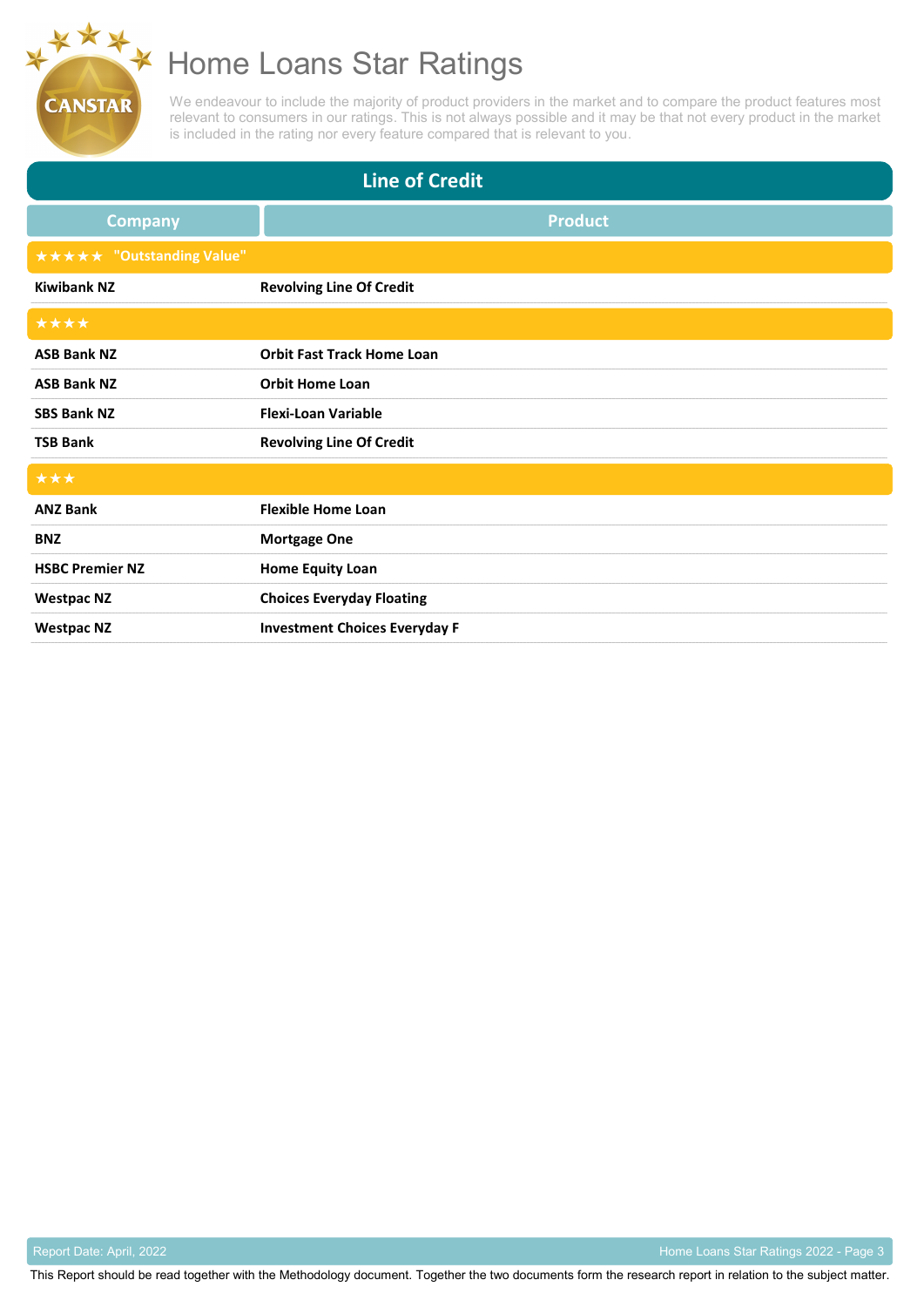We endeavour to include the majority of product providers in the market and to compare the product features most relevant to consumers in our ratings. This is not always possible and it may be that not every product in the market is included in the rating nor every feature compared that is relevant to you.

| <b>Residential Fixed</b>         |                                   |  |
|----------------------------------|-----------------------------------|--|
| <b>Company</b>                   | <b>Product</b>                    |  |
| <b>★★★★★ "Outstanding Value"</b> |                                   |  |
| <b>HSBC Premier NZ</b>           | <b>Residential Fixed</b>          |  |
| <b>SBS Bank NZ</b>               | <b>Fixed</b>                      |  |
| ****                             |                                   |  |
| <b>BNZ</b>                       | <b>Residential Fixed</b>          |  |
| The Co-operative Bank            | <b>Residential Fixed</b>          |  |
| <b>TSB Bank</b>                  | <b>Fixed</b>                      |  |
| ***                              |                                   |  |
| <b>ANZ Bank</b>                  | <b>Residential Fixed</b>          |  |
| <b>ASB Bank NZ</b>               | <b>Residential Fixed</b>          |  |
| <b>Kiwibank NZ</b>               | <b>Residential Fixed</b>          |  |
| <b>Sovereign NZ</b>              | <b>Go Home Loan Fixed</b>         |  |
| <b>Westpac NZ</b>                | <b>Choices Fixed</b>              |  |
| **                               |                                   |  |
| Resimac                          | <b>Residential Standard Fixed</b> |  |

**CANSTAR** 

Report Date: April, 2022 **Accord Page 4** Report Date: April, 2022 - Page 4